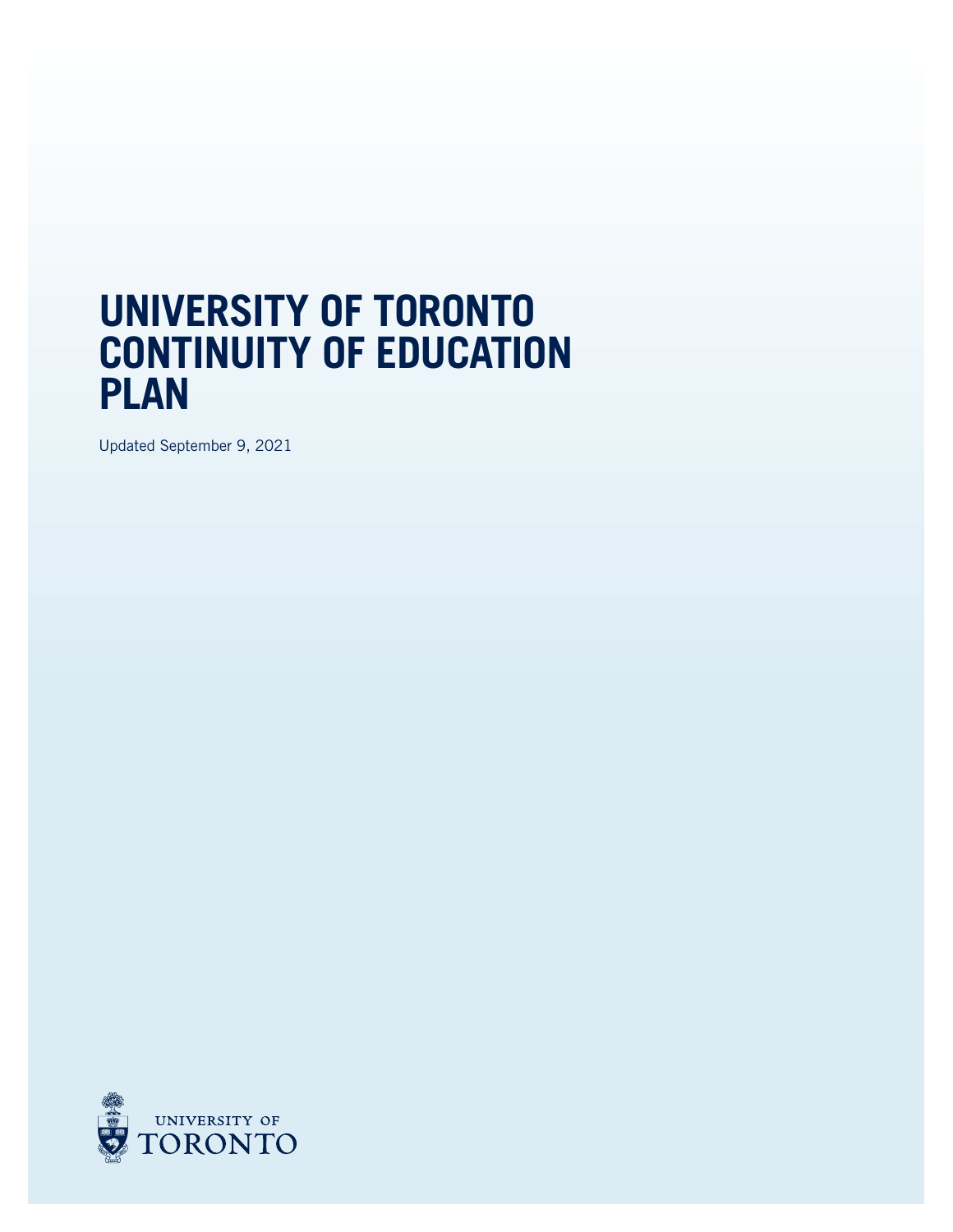# **BACKGROUND**

In the Ministry of Colleges and University's July 16, 2021 memo, "Fall 2021 Planning for the Postsecondary Education Sector," Deputy Minister Shelley Tapp asked all publicly assisted colleges and universities to publish Continuity of Education Plans (CEPs) by September 3, 2021. These CEPs are to include:

- 1. Information about protocols (i.e., health and safety) in the event of an emergency.
- 2. Information on continuity of education in the event of a disruption to in-person teaching and learning.
- 3. Links to useful resources in the event of an emergency (e.g., emergency contact information).

Below you will find the plans and policies U of T has developed in response to the pandemic along with useful links and information, organized by the three CEP themes that the memo sets out.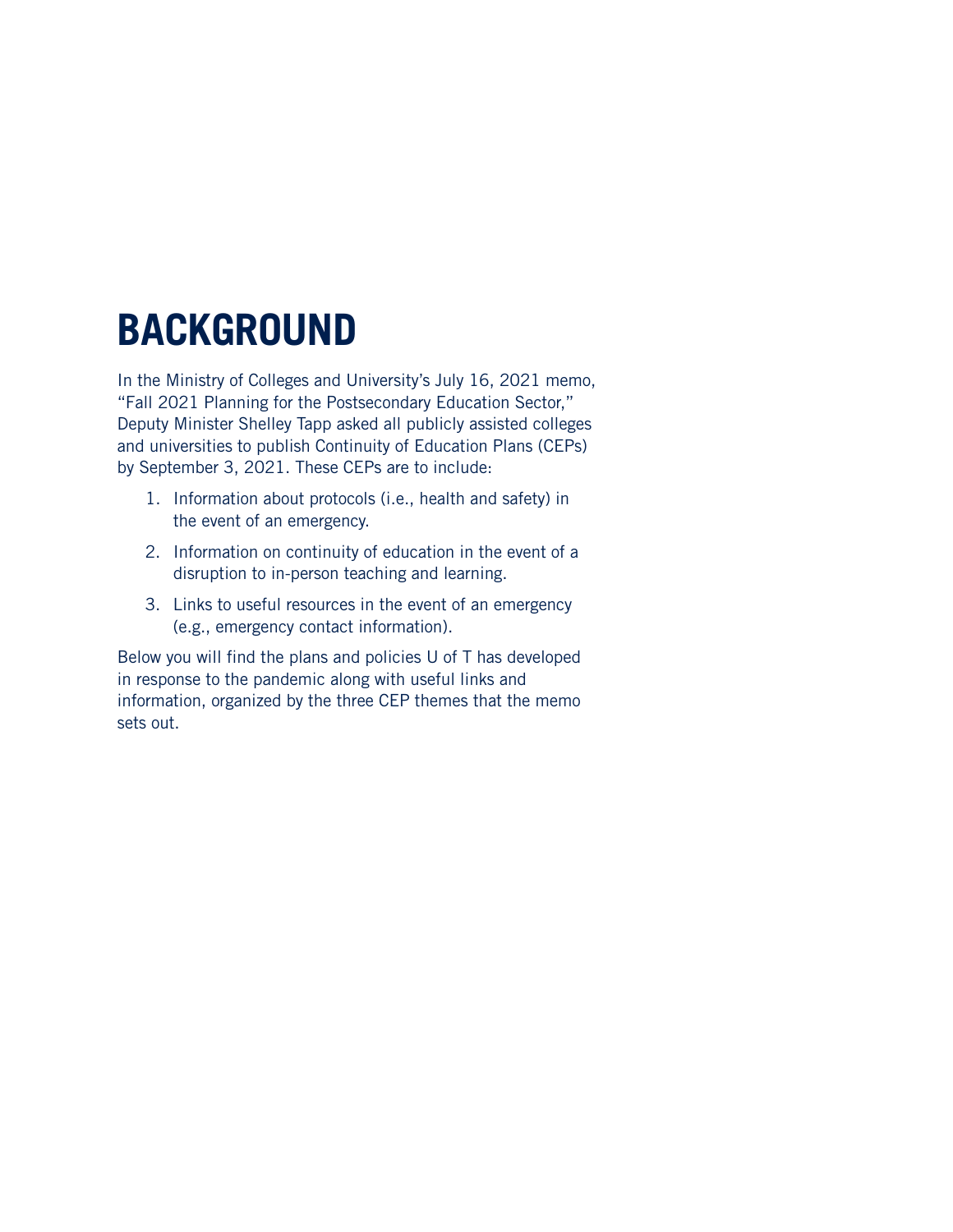# **1 HEALTH AND SAFETY PROTOCOLS**

### Information about health, safety and related protocols in the event of an emergency

The University of Toronto is closely monitoring the latest public health guidance as it prepares to welcome students, faculty, staff and librarians back to its three campuses this fall. Planning is already well underway for a safe resumption of in-person classes, with Faculties and divisions tailoring their individual plans to meet their unique needs.

#### **MANDATORY VACCINATIONS**

Vaccination is the most important way that individuals can protect themselves against COVID-19 and is a key element of the University of Toronto's strategy to support a safe return to campus.

**All members of our community who come onto our campuses in the fall must be** fully [vaccinated](http://www.governingcouncil.utoronto.ca/Assets/Governing+Council+Digital+Assets/Policies/PDF/ppjan281992.pdf) **against COVID-19, and are required to upload proof of vaccination via [UCheck.](https://www.utoronto.ca/alerts)** We expect all members of the community to have their first dose by September 13, and to be fully vaccinated by October 15. This requirement aligns with the August 24 [recommendation](https://www.preparedness.utoronto.ca/) of the Council of Ontario [Medical](https://www.preparedness.utoronto.ca/) Officers of Health for post-secondary institutions in the province that all individuals involved in any in-person campus activities be fully vaccinated with proof of vaccination except for those who cannot be vaccinated due to a permitted exemption.

Those seeking a permitted exemption for medical reasons or other protected grounds under the Ontario Human Rights Code can make a request through the University's Enterprise Service Centre (ServiceNow). Students who have already applied for an exemption from the vaccination (i.e., those living in residence) will continue via the process communicated to them.

**Those who have not received at least one vaccine dose or who have not been granted an exemption by the University cannot come to any University campus or premises.** Individuals who are not fully vaccinated (i.e., partially vaccinated but not yet 14 days past their second or final shot) or who are unvaccinated but have received a University-approved exemption must participate in the University's rapid screening program and may be subject to additional safety measures. [At](http://www.governingcouncil.utoronto.ca/Assets/Governing+Council+Digital+Assets/Policies/PDF/hrights2012.pdf)home screening kits are being provided to these [individuals](http://www.governingcouncil.utoronto.ca/Assets/Governing+Council+Digital+Assets/Policies/PDF/hrights2012.pdf) at no cost, along with an instructional video. Results must be uploaded in UCheck at least twice weekly, and a negative test result is required before coming to a University campus.

Visitors to U of T campuses are required to be fully vaccinated. More details about the process for visitors—including vendors, events attendees, gym members, and others—is coming soon.

We have put these measures in place in consultation with local public health units and experts in the field.

The University has also supported the province's vaccination efforts by [supplying](https://governingcouncil.utoronto.ca/secretariat/policies/grading-practices-policy-university-assessment-and-january-1-2020) space and [volunteers](https://governingcouncil.utoronto.ca/secretariat/policies/grading-practices-policy-university-assessment-and-january-1-2020) for COVID-19 vaccine clinics on its three campuses, and is partnering with UHN to deliver on-campus access to vaccination clinics and pop-up opportunities for students, faculty and staff participating in activities requiring vaccination. We are also actively supporting initiatives such as [ThisIsOurShot](https://www.communitysafety.utoronto.ca/2020/09/16/campus-safety-app/) to encourage Canadians to get vaccinated.

For more information about vaccinations, visit the UTogether [vaccine](http://www.governingcouncil.utoronto.ca/Assets/Governing+Council+Digital+Assets/Policies/PDF/ppmar311994i.pdf) page and [frequently](http://www.governingcouncil.utoronto.ca/Assets/Governing+Council+Digital+Assets/Policies/mission.pdf#vaccines) asked [questions.](http://www.governingcouncil.utoronto.ca/Assets/Governing+Council+Digital+Assets/Policies/mission.pdf#vaccines)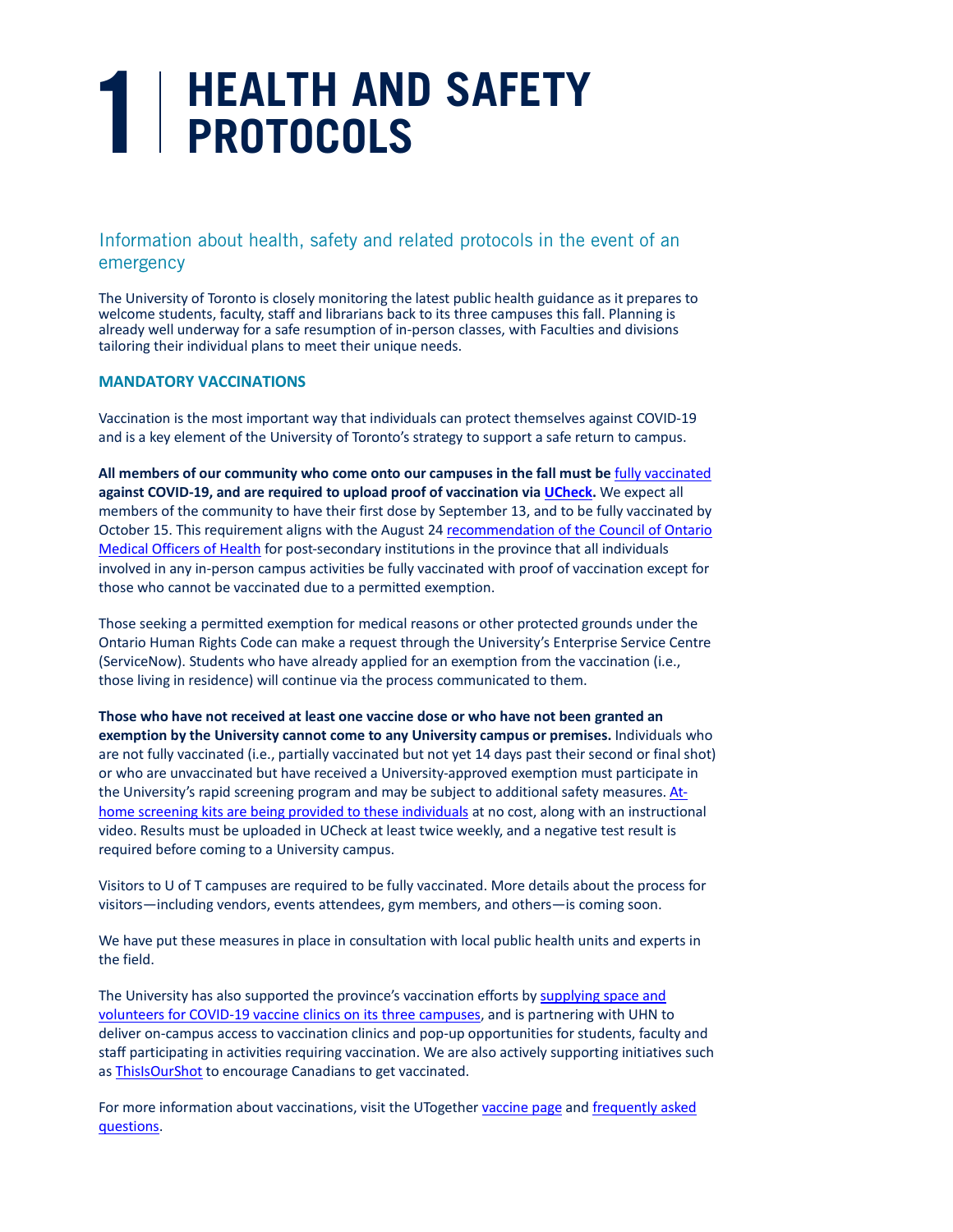#### **12 WAYS U OF T IS PREPARING FOR A SAFE RETURN TO CAMPUS**

Vaccine requirements and rapid testing are just two of the measures the University is taking across the three campuses to curb the risk of COVID-19 transmission. Here are 12 ways U of T is [planning](http://www.governingcouncil.utoronto.ca/Assets/Governing+Council+Digital+Assets/Policies/PDF/ppnov022006.pdf) for a safe return of in-person [instruction](http://www.governingcouncil.utoronto.ca/Assets/Governing+Council+Digital+Assets/Policies/PDF/ppnov022006.pdf) this fall. Details on some of these measures are provided below.

#### **CONTACT TRACING AND CASE MANAGEMENT**

U of T's Office of [Environmental](https://www.utfa.org/sites/default/files/UTFA-MoA-2016.pdf) Health and Safety (EHS) has developed case [management](https://ehs.utoronto.ca/wp-content/uploads/2020/10/UofT-COVID-19-Case-Management-Process.pdf) [procedures](https://ehs.utoronto.ca/wp-content/uploads/2020/10/UofT-COVID-19-Case-Management-Process.pdf) for reporting COVID-19 cases. EHS works with local public health officials on case management, conducts contact tracing and speaks directly with individuals who have been exposed to either a suspected or a confirmed case.

If any member of our community receives a positive test result for COVID-19, they are advised to immediately contact the Occupational Health Nurse (OHN) at [ehs.occhealth@utoronto.ca.](http://www.governingcouncil.utoronto.ca/Assets/Governing+Council+Digital+Assets/Policies/PDF/violence.pdf)

The University provides community notifications and cleaning notifications to those affected by COVID-19 cases on our campuses. These notifications are provided out of an abundance of caution and do not signal elevated risk or require any further action by individuals, other than those who are contacted directly by the Health & Safety Office.

In an effort to keep everyone informed, the University of Toronto is posting the number of confirmed COVID-19 cases among members of the U of T community. Updates are [published](http://www.governingcouncil.utoronto.ca/Assets/Governing+Council+Digital+Assets/Policies/PDF/ppmay281992.pdf) on the COVID-19 [Dashboard](http://www.governingcouncil.utoronto.ca/Assets/Governing+Council+Digital+Assets/Policies/PDF/ppmay281992.pdf) every Monday (Tuesday after a long weekend) and Thursday.

#### **COVID-19 HEATING, VENTILATION AND AIR CONDITIONING (HVAC) STRATEGY**

To ensure a thorough approach to maintaining a safe indoor environment, the role of HVAC (heating, ventilation, and air conditioning) systems and current maintenance practices are routinely assessed against emerging public health evidence and industry guidelines with regard to COVID-19. A group including University Utilities and Building Operations, Environmental Health and Safety, and external professional engineers with expertise in ventilation also conducted an assessment of practices in the context of the pandemic, and the recommendations of this assessment have been adopted.

For more information, answers to frequently asked questions, and information about central and classroom ventilation, please refer to U of T's [COVID-19](https://thisisourshot.ca/) HVAC strategy.

#### **MASKS**

In October 2020, the Government of Ontario enacted a requirement for the use of non-medical masks and face covering to reduce the risk of transmission of COVID-19 in the province. This regulation requires non-medical masks to be worn in indoor University spaces, including classrooms and common areas in residences, and leased spaces. Wearing a mask or face covering is also strongly recommended outside when a two-metre distance is not possible to maintain.

Additional details about the application of the regulation, exceptions, and medical accommodations are available in U of T's Policy on [Non-Medical](https://www.utm.utoronto.ca/campus-police/) Masks or Face Coverings and Guideline on [Non-Medical](https://www.provost.utoronto.ca/planning-policy/joint-provostial-and-human-resources-guideline-on-nonmedical-masks-at-the-university-of-toronto/) Masks. The guideline is based on the latest regulatory requirements and may be further updated periodically as our response to COVID-19 evolves.

#### **SUPPORT FOR FACULTY, STAFF AND LIBRARIANS RETURNING TO CAMPUS**

The University has shifted its focus from crisis response to [planning](https://www.utoronto.ca/utogether/safe-return) for a safe return to campus, and encourages faculty, staff, librarians and their families who may need additional support to reach out for help during the transition. The wellbeing of the U of T community remains a top priority as the University gradually moves towards restarting and recovery.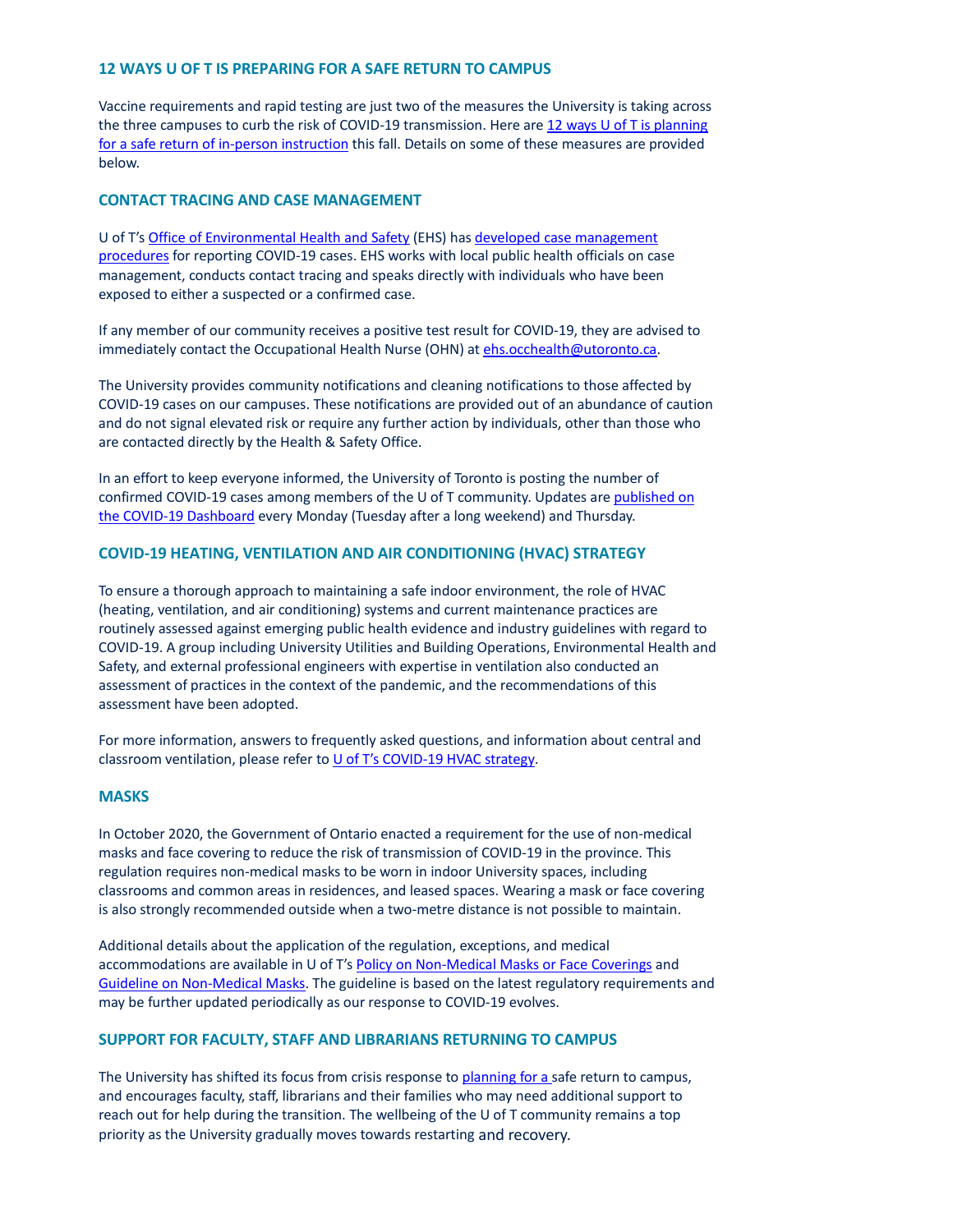#### **GUIDELINES AND TOOLS FOR FACULTY MEMBERS, STAFF, AND LIBRARIANS INCLUDE:**

- [Workplace](http://www.governingcouncil.lamp4.utoronto.ca/wp-content/uploads/2016/12/p1215-poshsv-2016-2017pol.pdf#gwg) Guidelines
- [Guidance](https://utsc.utoronto.ca/police/#masks) and Policy on Masks
- [Assessment](https://www.utoronto.ca/utogether/rapid-screening#gat) Tools
- Resuming Property [Operations](https://hrandequity.utoronto.ca/covid-19/covid-19-policies-guidelines-and-resources/#ops)
- [Supporting](https://hrandequity.utoronto.ca/covid-19/returning-to-campus/#hwb) Employee Wellbeing
- Working [Remotely](https://www.utoronto.ca/utogether/ucheck)
- Managing [Employees](https://hrandequity.utoronto.ca/wp-content/uploads/2021/08/COMOH_Vaccine_Policies_at_Ontario_Universities_and_Col.pdf)
- Absences During [COVID-19](mailto:ehs.occhealth@utoronto.ca)
- COVID-19 Policies, [Guidelines,](https://www.utoronto.ca/news/one-university-three-clinics-how-u-t-supported-canada-s-mass-vaccination-effort) and Resources
- Wellness, Equity, and [Accommodation](https://hrandequity.utoronto.ca/memos/vaccination-rapid-screening-fall-2021/)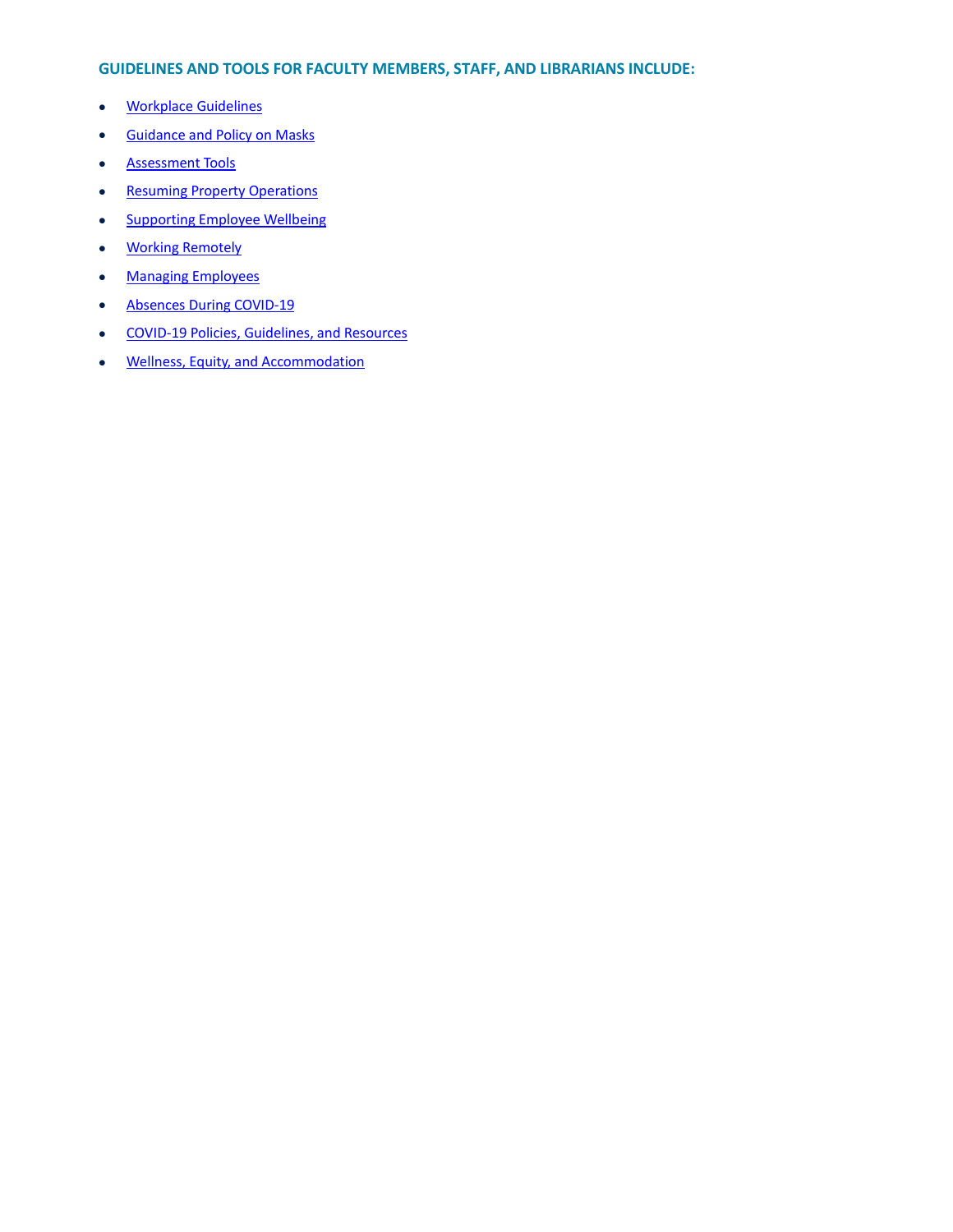

## Information on continuity of education in the event of a disruption to inperson teaching and learning

The University has academic and business continuity plans that are enacted as needed. Our plans focus on the need to ensure the health of our community, and the continuity of our courses and programs.

#### **OVERARCHING GOALS:**

- Ensure continuity of courses and programs
- Ensure graduating students can graduate in a timely fashion
- Ensure continuing students can progress appropriately in their degrees

#### **OVERARCHING PRINCIPLES:**

#### **Academic Freedom**

- Course instructors have primary responsibility and authority to make changes to their courses
- As we continue to work to maintain our academic programs, faculty members' academic freedom is fully respected and neither the Provost nor other administrators will require faculty members to take any action that is inconsistent with the academic freedom provisions in Article 5 of the MOA between UTFA and the [University](https://www.utoronto.ca/utogether/vaccines)

#### **Integrity of Academic Programs**

- The University's commitment to maintaining the integrity of all academic programs is a fundamental consideration when making any change to academic courses and programs
- The integrity of programs involves both maintaining the key learning outcomes of courses within program and maintaining academic integrity under the Code of [Behaviour](http://www.governingcouncil.utoronto.ca/Assets/Governing+Council+Digital+Assets/Policies/PDF/ppjul012002.pdf) on Academic **[Matters](http://www.governingcouncil.utoronto.ca/Assets/Governing+Council+Digital+Assets/Policies/PDF/ppjul012002.pdf)**

#### **Academic Disruption**

• The declaration of an academic disruption under the **Policy on Academic [Continuity](https://www.fs.utoronto.ca/services/hvac-mechanical-utilities/covid-hvac-strategy/central-ventilation/)** provides the framework that allows divisions to provide instructors and departments with a broader menu of remedies to achieve their goals in courses and programs

#### **Marking Scheme**

- Students have the right to expect transparency in how a grade is calculated
- The University [Assessment](https://www.communitysafety.utoronto.ca/) and Grading Practices Policy (UAGPP) establishes a process for how changes to the marking scheme can be effected when instructors judge this to be necessary

#### **Key Resources:**

- Policy on Academic [Continuity](https://governingcouncil.utoronto.ca/secretariat/policies/academic-continuity-university-toronto-policy-january-26-2012)
- University [Assessment](https://governingcouncil.utoronto.ca/secretariat/policies/grading-practices-policy-university-assessment-and-january-26-2012) and Grading Practices Policy
- [Supporting](https://hrandequity.utoronto.ca/covid-19/managing-employees/) Course Resiliency: Best Practices for Teaching Staff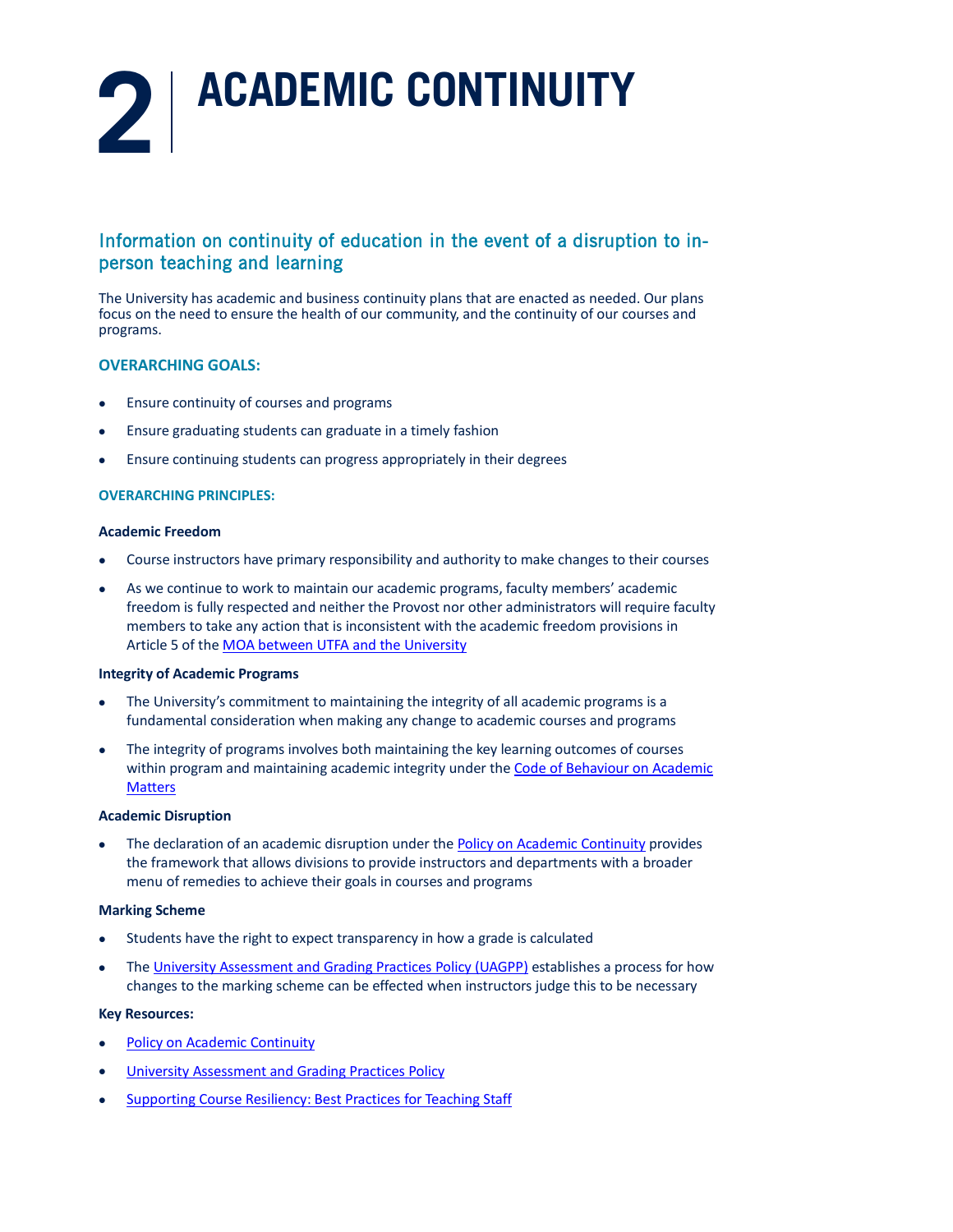# **3 RESOURCES IN THE EVENT OF AN EMERGENCY**

## Links to emergency contact information and other useful resources in the event of an emergency.

#### **CRISIS AND ROUTINE EMERGENCY PREPAREDNESS AND RESPONSE**

Crisis and routine emergency situations on the University of Toronto's three campuses are governed by the Policy on Crisis and Routine Emergency [Preparedness](https://hrandequity.utoronto.ca/covid-19/returning-to-campus/) and Response. In addition to the Policy, internal and external policies and statutes define the University's roles and responsibilities in a crisis or routine emergency situation. University officers recognize that every crisis and routine emergency requires a response as set out in the Policy and an evolving administrative Framework.

If a University officer is uncertain about the seriousness of an incident, they are directed to contact Campus Police immediately to assist in an assessment.

Under the Policy and Framework, the Incident Manager has full decision-making authority in the implementation of this Policy.

#### **EMERGENCY PREPAREDNESS**

The foremost priority of the University in responding to crisis or emergency situations is the safety of students, faculty, staff, and affected community members. The University is committed to limiting and containing the extent of damage incurred during a crisis or emergency.

The University is also responsible for restoring order and mitigating the effects of the incident as soon as practicable by ensuring that the appropriate resources are assigned to manage the situation.

Emergency preparedness entails plans and procedures that the University undertakes in anticipation of a likely emergency. The Crisis and Emergency [Preparedness](https://www.campussafety.utoronto.ca/) site provides information and guidance for students, faculty, staff, and visitors to the University in the case of an emergency.

#### **SUPPORT LINKS**

- **Safety and [Support](https://hrandequity.utoronto.ca/covid-19/returning-to-campus/)**
- **[Community](https://governingcouncil.utoronto.ca/secretariat/policies/non-medical-masks-or-face-coverings-policy) Safety Office**
- **[Campus](https://www.vpacademic.utoronto.ca/wp-content/uploads/sites/225/2020/01/course-resiliency-best-practice-2020.pdf) Safety App**
- [UTAlert](https://hrandequity.utoronto.ca/covid-19/returning-to-campus/) System
- Campus Police
	- o St. George [Campus](https://www.utoronto.ca/utogether2020/covid19-dashboard) Safety
	- o UTSC Campus [Community](https://www.utoronto.ca/utogether/faqs) Police
	- o UTM [Campus](https://governingcouncil.utoronto.ca/secretariat/policies/crisis-and-routine-emergency-preparedness-and-response-policy-june-27-2018) Safety